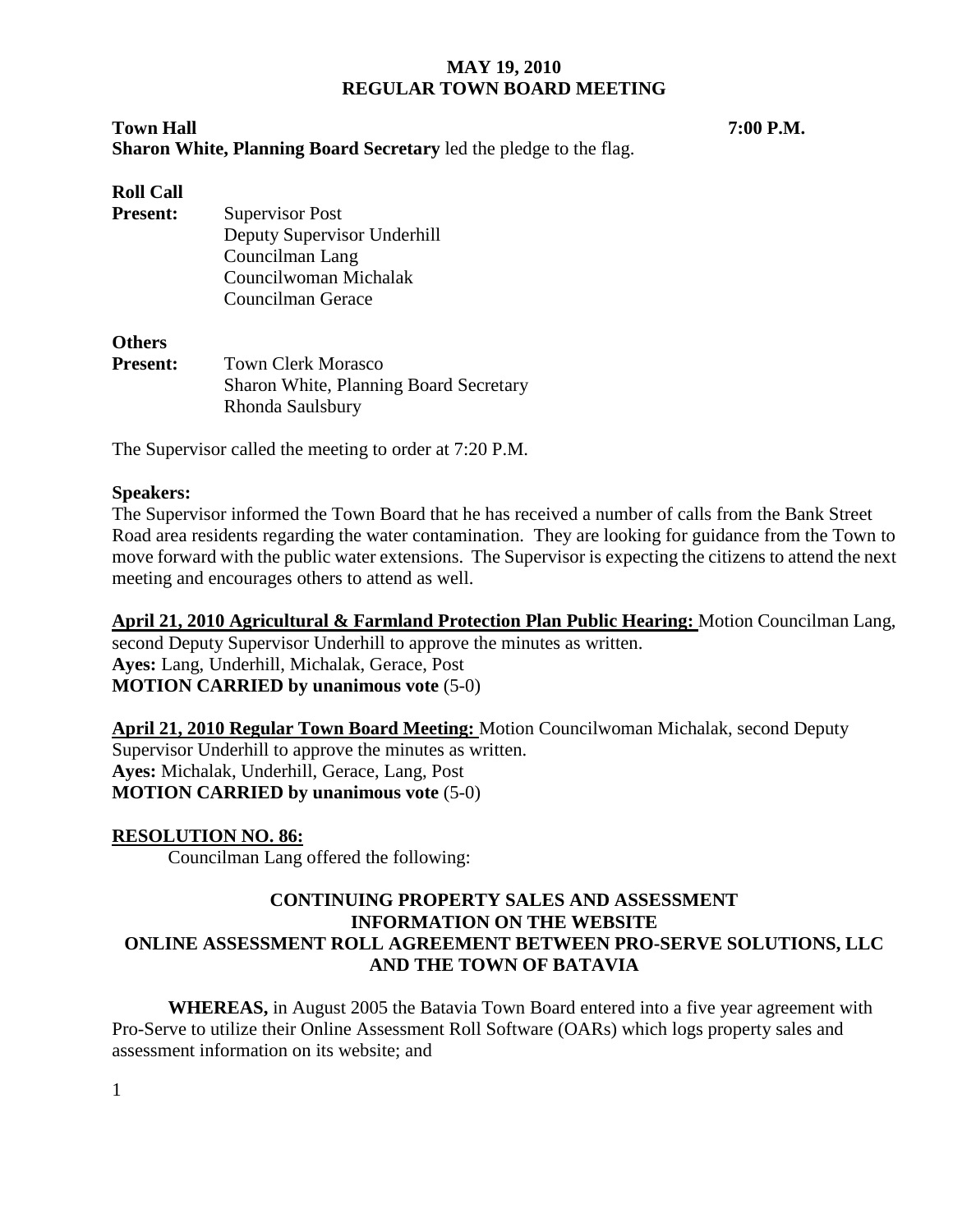**WHEREAS,** said agreement will be expiring and the Town Assessor strongly recommends that the Town of Batavia renew the agreement with Pro-Serve (recommendation attached); and

**WHEREAS,** the cost to the Town for approximately 2,760 parcels will be thirty-five cents (\$.35) per parcel (order form attached); and

**WHEREAS,** said agreement will renew automatically annually unless written notice of cancellation is received by Pro-Serve Solutions, LLC no later than 30 days before anniversary date.

**NOW, THEREFORE, BE IT RESOLVED,** the Batavia Town Board hereby authorizes the Supervisor to execute the Order Form and any other necessary documents with Pro-Serve to utilize their OARs and the Software License Agreement for logging its property sales and assessment information on its website at the aforementioned cost.

**Second by:** Deputy Supervisor Underhill **Ayes:** Lang, Underhill, Michalak, Gerace, Post **APPROVED by unanimous vote** (5-0)

### **RESOLUTION NO. 87:**

Deputy Supervisor Underhill offered the following:

### **RESOLUTION APPOINTING ASSESSOR TRAINEE**

 **WHEREAS,** the Town of Batavia desires to appoint Rhonda Saulsbury to the full-time position of Assessor Trainee; and

**WHEREAS,** Rhonda Saulsbury satisfies the requirements and qualifications of the position of Assessor Trainee; and

**WHEREAS,** it is anticipated that the appointment of Rhonda Saulsbury to the position of Assessor Trainee will most effectively ensure the provision of necessary services to the Town and its residents.

### **NOW THEREFORE, BE IT**

**RESOLVED,** the Batavia Town Board hereby retains Rhonda Saulsbury, at a salary of \$19.23 per hour, 40 hours per week, starting day May  $20^{th}$ ,  $2010$ ; and be it

**FURTHER RESOLVED,** there is a six month probationary period for this appointment.

**Second by:** Councilwoman Michalak **Ayes:** Underhill, Michalak, Post **Nays:** Lang **Abstain:** Gerace

2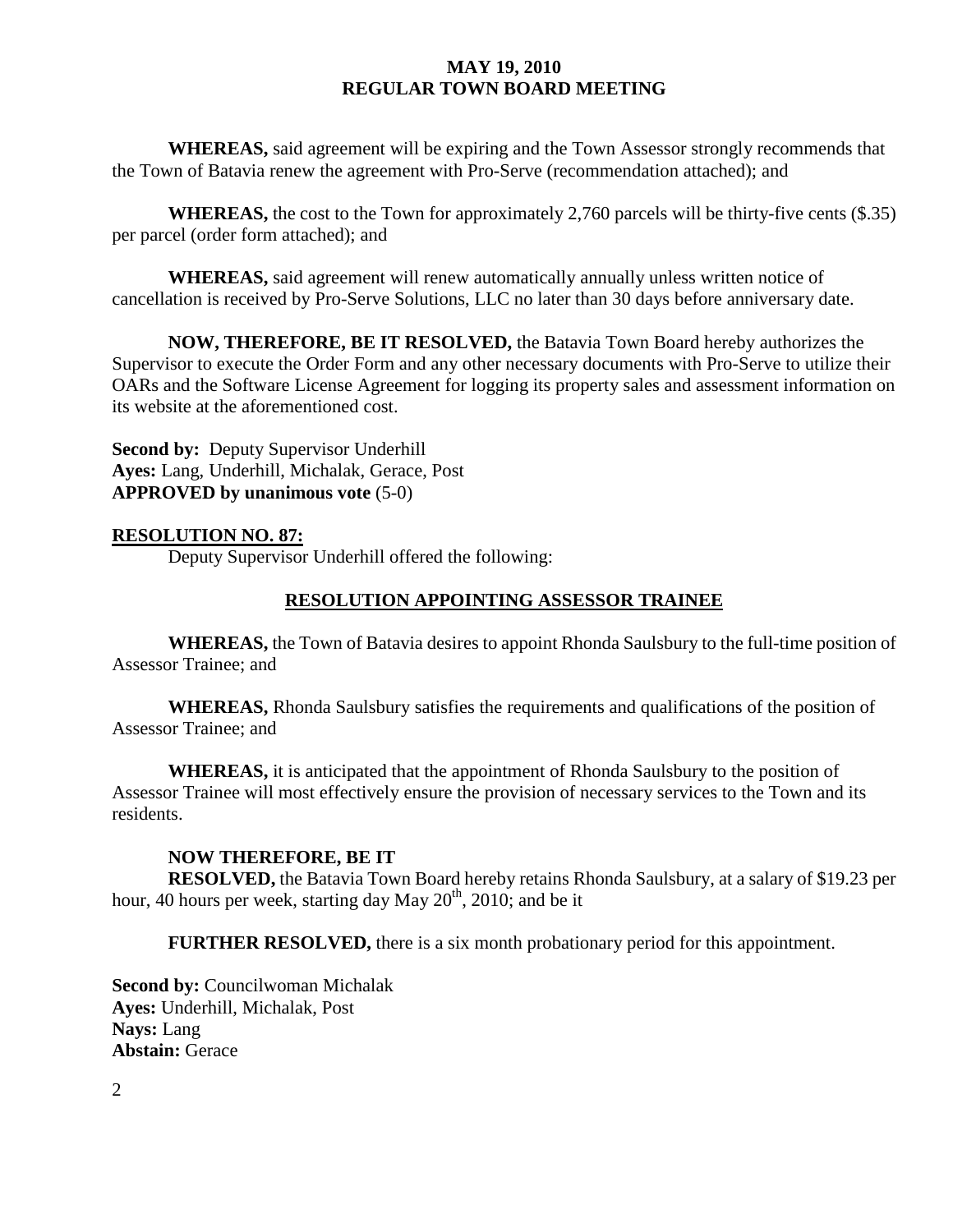#### **APPROVED** 3-ayes, 1-nay, 1-abstain

#### **RESOLUTION NO. 88:**

Supervisor Post offered the following:

## **CONCURRING WITH DEPARTMENT OF TRANSPORTATION CONDITIONS FOR THE PHASED DEVELOPMENT OF THE GENESEE VALLEY AGRI-BUSINESS PARK**

**Whereas**, it is the New York State Department of Transportation's general policy that traffic impacts resulting from a new development shall be mitigated, based on full build out on opening day, so that the level of service is maintained on all New York State highways as they would have operated absent the new development, and

**Whereas**, The Genesee County Economic Development Center proposes phased development of their property totaling 203.81 acres, located on south side of NYS Route 5 at 5142 East Main Street Road (NYS Route 5) in the Town of Batavia, with an initial development parcel of 2.62 acres, as shown on a subdivision plot filed with the Town of Batavia, and

**Whereas** a Traffic Impact Assessment for the Genesee Valley Agri-Business Park was completed on February 19, 2008 by GTS Consulting, and

**Whereas** the New York State Department of Transportation reviewed the Traffic Impact Assessment and offered their recommendations on April 24, 2009, and

**Whereas** a westbound left turn lane is required on New York State Route 5 entering the Genesee Valley Agri-Business Park once the left turning volume entering the site reaches approximately 250 vehicles during the morning peak hour and an unacceptable level of service.

**Whereas** an eastbound right turn lane is required on New York State Route 5 entering the Genesee Valley Agri-Business Park once the right turning volume entering the site reaches approximately 200 vehicles during the morning peak hour and an unacceptable level of service.

**Whereas** a traffic signal is required when the left turning traffic exiting the site reaches 150 vehicles during the evening peak hour and an unacceptable level of service.

**Whereas** an eastbound left turn lane is required on New York State Route 5 at the Seven Springs Road intersection once the left turning volume reaches an unacceptable level of service, and

**Whereas** an eastbound right turn lane is required on New York State Route 5 at the Batavia-Stafford Town Line Road intersection once the right turning volume reaches an unacceptable level of service, and

**Whereas** it is anticipated that additional development will occur inside the Business Park, and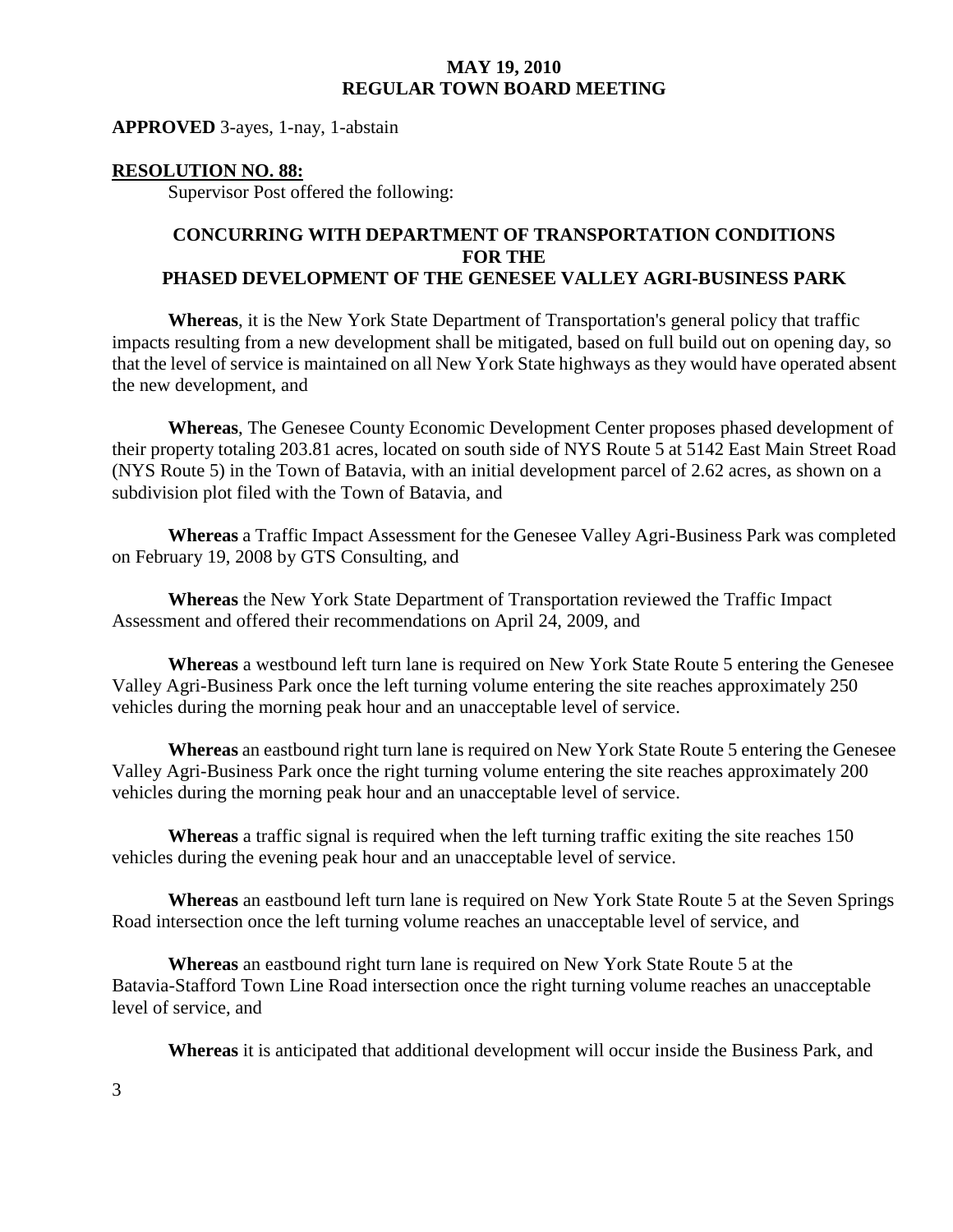**Whereas,** the New York State Department of Transportation will allow this initial development and any future developments which produces traffic volumes that do not exceed any one of the aforementioned thresholds indicated above and based on the following conditions:

- A. That the Town of Batavia agrees not to issue any additional Site Plan Approvals and building permits beyond the 2.62 acre initial development or any future developments which produces traffic volumes that exceed any one of the aforementioned traffic volume thresholds indicated above, until the New York State Department of Transportation receives and approves a traffic impact study conducted by the developer or the successors, that defines the mitigation necessary, if any, to maintain an acceptable level of service on the New York State highway system, and
- B. That the Town of Batavia agrees not to issue any additional Certificates of Occupancy beyond the 2.62 acre initial development or any future developments which produces traffic volume that exceed any one of the aforementioned traffic count thresholds indicated above until all highway mitigation (if required per item A above) is completed to the satisfaction of the New York State Department of Transportation, and

 **Whereas**, the Genesee County Economic Development Center requests the cooperation and assistance from the Town of Batavia to fulfill the New York State Department of Transportation's required conditions.

# **NOW, THEREFORE, BE IT RESOLVED:**

- 1. That the Town of Batavia authorizes and agrees with the above stated New York State Department of Transportation's conditions with regard to the proposed phased development by the Genesee County Economic Development Center, and
- 2. That this resolution shall take effect immediately, and
- 3. That the Clerk of the Town Board of Batavia is hereby directed to transmit five (5) certified copies of the foregoing resolution to the New York State Department of Transportation.

**Second by:** Councilman Lang **Ayes:** Post, Lang, Underhill, Michalak, Gerace **APPROVED by unanimous vote** (5-0)

**SUSPEND THE RULES**-Motion Councilman Gerace, second Deputy Supervisor Underhill to suspend the rules to introduce an additional resolution. **Ayes:** Gerace, Underhill, Michalak, Lang, Post **MOTION CARRIED by unanimous vote** (5-0)

# **RESOLUTION NO. 89:**

Councilwoman Michalak offered the following: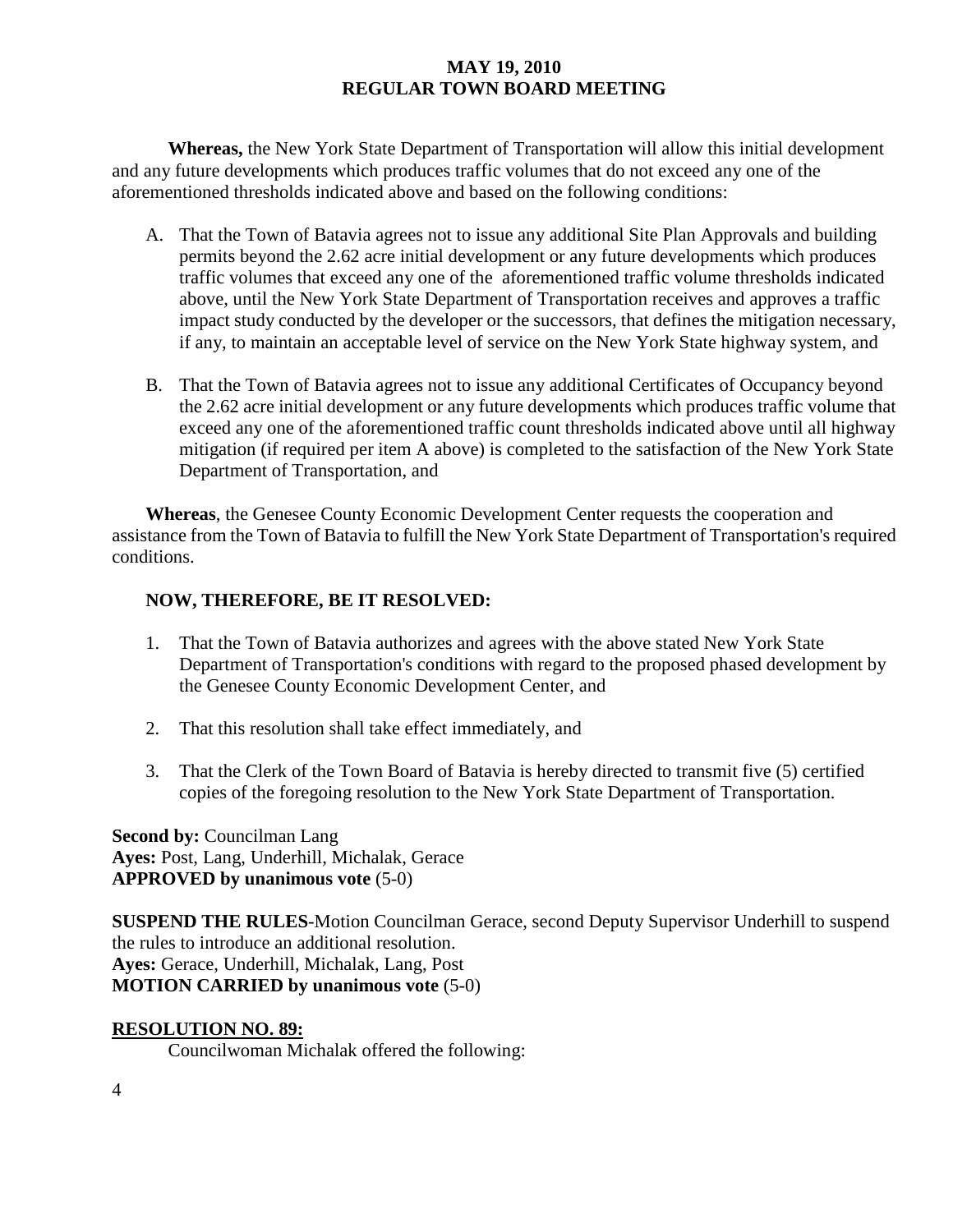## **AUTHORIZATION TO REGISTER TO PARTICIPATE IN THE NYSDMV LICENSE EVENT NOTIFICATION SERVICE**

**WHEREAS,** the New York State Department of Motor Vehicles (NYSDMV) offers a License Event Notification Service (LENS) at no cost; and

**WHEREAS,** this service would be very beneficial to the Town, benefits include automatic notifications of changes to driver's records, detect driving problems quickly from this, and the Town could easily obtain a driver's current driving abstract.

**NOW, THEREFORE, BE IT RESOLVED,** the Batavia Town Board hereby authorizes the Supervisor to execute the necessary registration form to participate in the LENS program, and be it further

**RESOLVED,** the attached Driver's License Authorization Form is hereby an official Town form to be executed by current and new employees who use Town vehicles.

**Second by:** Councilman Gerace **Ayes:** Michalak, Gerace, Lang, Underhill, Post **APPROVED by unanimous vote** (5-0)

**Abstract No. 5-2010:** Motion Deputy Supervisor Underhill second Councilman Gerace to authorize the Supervisor to pay the following vouchers:

| General        | \$43,121.18  |
|----------------|--------------|
| Highway        | 44,401.45    |
| Sewer No. 1    | 32,540.77    |
| Sewer No. 2    | 39,475.49    |
| Water          | 127,583.62   |
| Pearl          | 6,955.10     |
| Wilkinson      | 6,955.10     |
| Alexander/Pike | 142,488.19   |
| Rose           | 20,455.58    |
| Park           | 116.00       |
| <b>TOTAL</b>   | \$464,092.48 |

Check numbers 14844 thru 14857, 14859 thru 14880, 14882 thru 14938, ACH \$5,082.50, Online \$392.72 **Ayes:** Underhill, Gerace, Lang, Michalak, Post

**MOTION CARRIED by unanimous vote** (5-0)

### **COMMITTEE REPORTS:**

**Galloway Road Park-** Councilman Gerace reported that there will be a committee meeting tomorrow morning for the proposed Park on Galloway Road.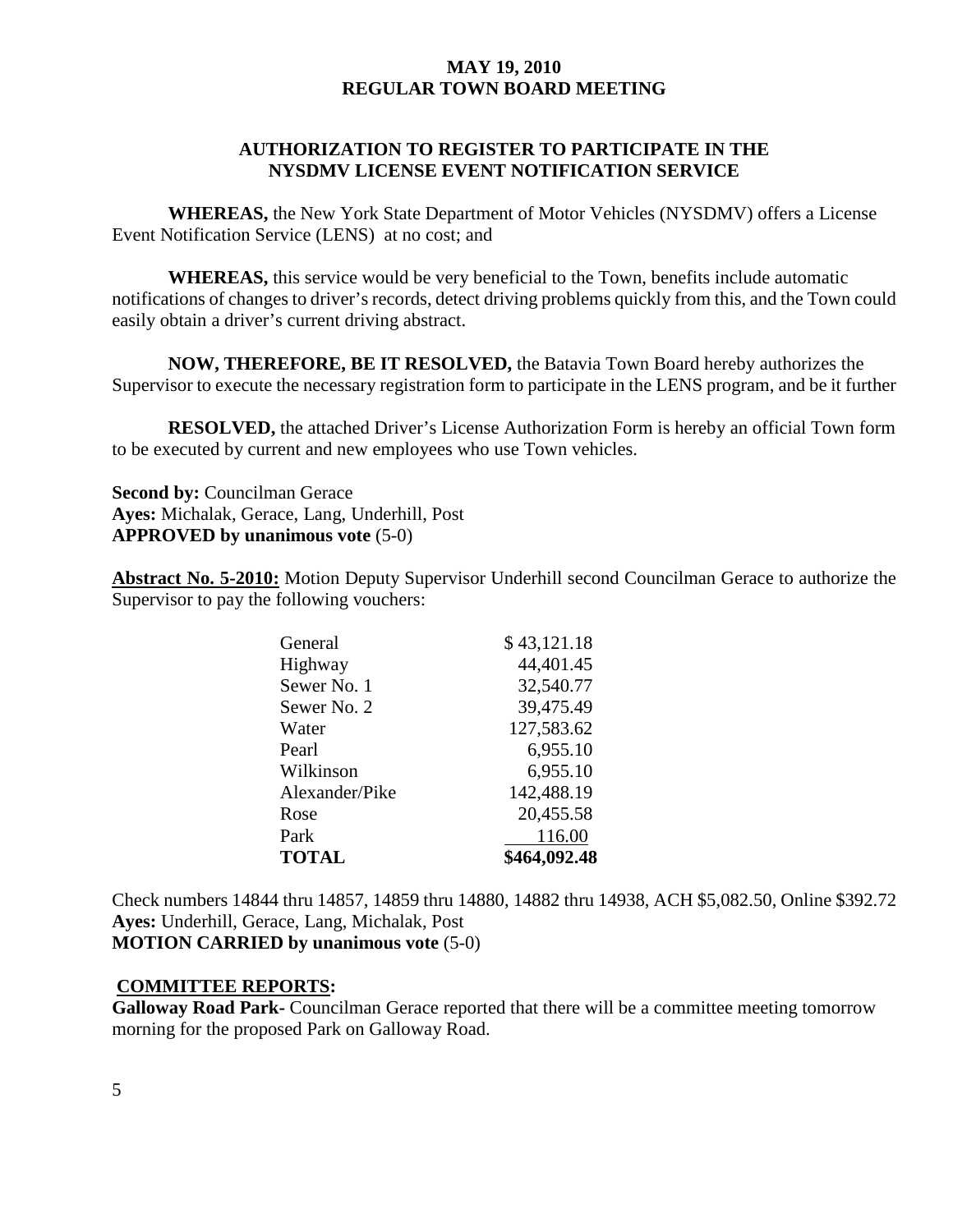### **DEPARTMENT REPORTS:**

#### **Supervisor's Report:**

**Status Report** on expenditures and revenues is available for the Board's review. The investment sheets will be entered into the minute book. The monies are invested in CD's and are paying a rate of .22%.

**Assessment Board of Review-**There will be an opening on the Assessment Board of Review. Applications can be obtained from the Town Clerk's Office or via the website.

**2010 Local Government Conference-** Attended the 2010 Government Conference in Albany. The Town had the highest representation. It was a well served conference for all departments. The Supervisor had the opportunity to speak to representatives from NYS Agriculture and Market regarding our application for funding.

**HIGHWAY SCHOOL-** Motion Deputy Supervisor Underhill, second Councilman Gerace authorizing the Assistant Engineer to attend the Annual Town Highway School in Ithaca, New York June 7 through June 9, 2010, the conference cost is \$90.00 plus accommodations, meals and mileage, total cost not to exceed \$600.00.

**Amend Motion:** Motion Councilwoman Michalak, second Deputy Supervisor Underhill to amend motion, adding: "The Assistant Engineer is to use the Town vehicle to eliminate the mileage reimbursement expense".

**Roll Call on the amendment** 

**Ayes:** Michalak, Underhill, Gerace Lang, Post

**MOTION CARRIED by unanimous vote** (5-0)

**Roll Call on the amended motion** 

**Ayes:** Underhill, Gerace, Lang, Michalak, Post **MOTION CARRIED by unanimous vote** (5-0)

**GAM-**The GAM meeting is tomorrow evening, hosted by the Town of Darien at the Darien Town Hall. The Supervisor will be attending.

### **COMMUNICATIONS:**

### **The Town Clerk reported on the following:**

**April Town Clerk monthly report collected a** total of \$4,711.80 remitted \$4,234.19 to the Supervisor for the Local Share.

**American Farmland Trust Roundtable Discussion**-There will be a roundtable discussion training on Municipal Agricultural and Farmland Protection Plans hosted by American Farmland Trust Tuesday, June 15 at the GCC Best Conference Center. Employees have been notified on this.

**2010 Local Government Conference in Albany**-Attended Local Government Conference in Albany and there are going to be changes in the dog licensing. The State is proposing the Town's to totally administer the licensing.